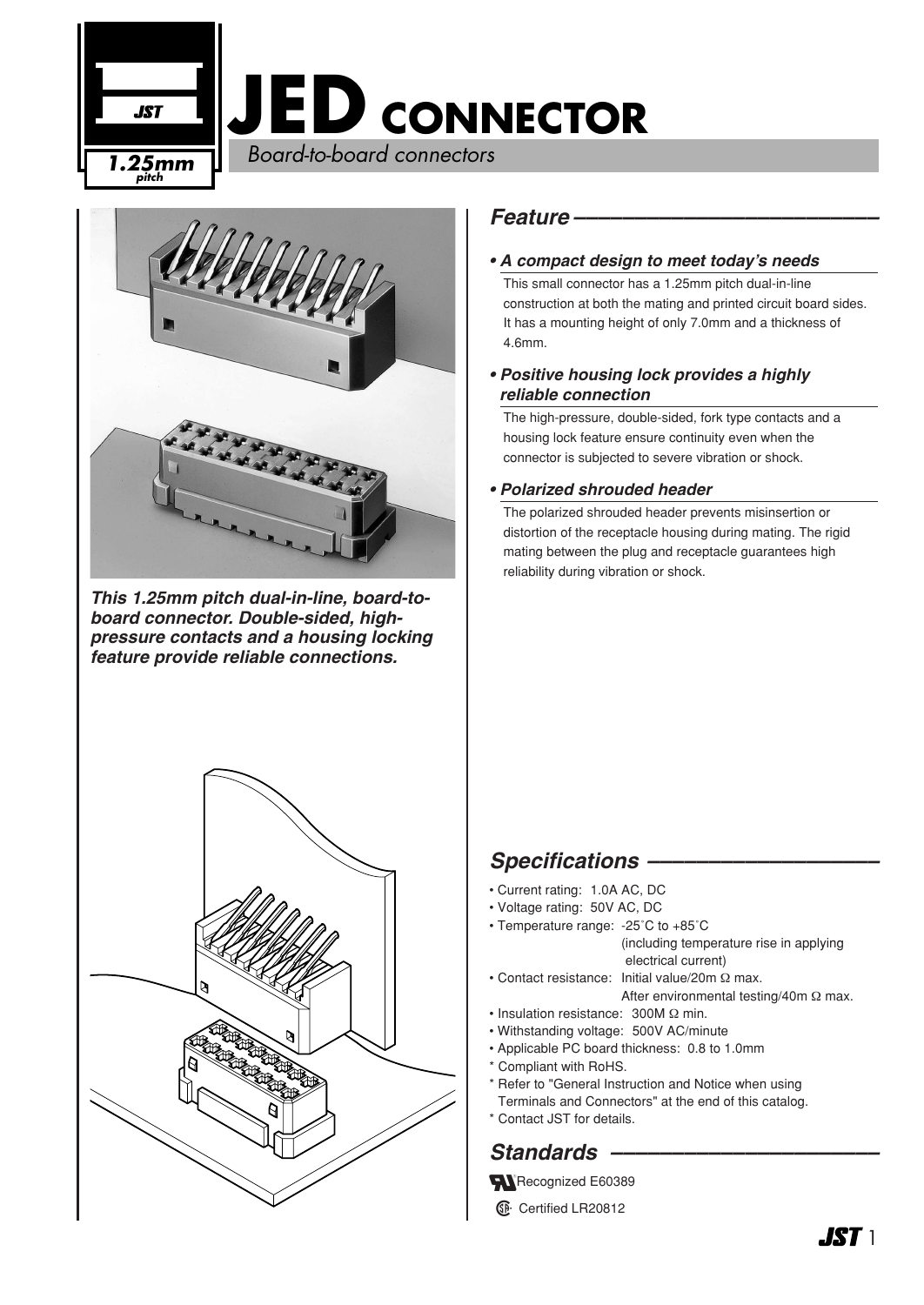# **JED CONNECTOR**

### *Plug ––––––––––––––––––––––––––––––––––––––––––––––––––––––––––––––––––––*



| <b>Circuits</b> | Model No. |                                | Dimensions (mm) |       | $Q'$ ty / box |
|-----------------|-----------|--------------------------------|-----------------|-------|---------------|
|                 |           | Top entry type Side entry type | А               | В     |               |
| 8               | 08P-JED   | 08PS-JED                       | 3.75            | 5.95  | 500           |
| 16              | 16P-JED   | 16PS-JED                       | 8.75            | 10.95 | 500           |
| 22              | 22P-JED   | 22PS-JED                       | 12.50           | 14.70 | 500           |

Material and Finish

Contact: Brass, tin-plated(reflow treatment) Housing: Glass-filled PA 66, UL94V-0

*RoHS compliance*

### *Receptacle –––––––––––––––––––––––––––––––––––––––––––––––––––––––––––––––*



| Circuits | Model No. | Dimensions (mm) |       |            |
|----------|-----------|-----------------|-------|------------|
|          |           |                 | в     | Q'ty / box |
| 8        | 08R-JED   | 3.75            | 5.95  | 500        |
| 16       | 16R-JED   | 8.75            | 10.95 | 500        |
| 22       | 22R-JED   | 12.50           | 14.70 | 500        |

| <b>Material and Finish</b>                                                                                         |  |  |  |  |
|--------------------------------------------------------------------------------------------------------------------|--|--|--|--|
| Contact: Phosphor bronze, copper-undercoated, tin-plated(reflow treatment)<br>Housing: Glass-filled PA 66, UL94V-0 |  |  |  |  |

*RoHS compliance This product displays (LF)(SN) on a label.*